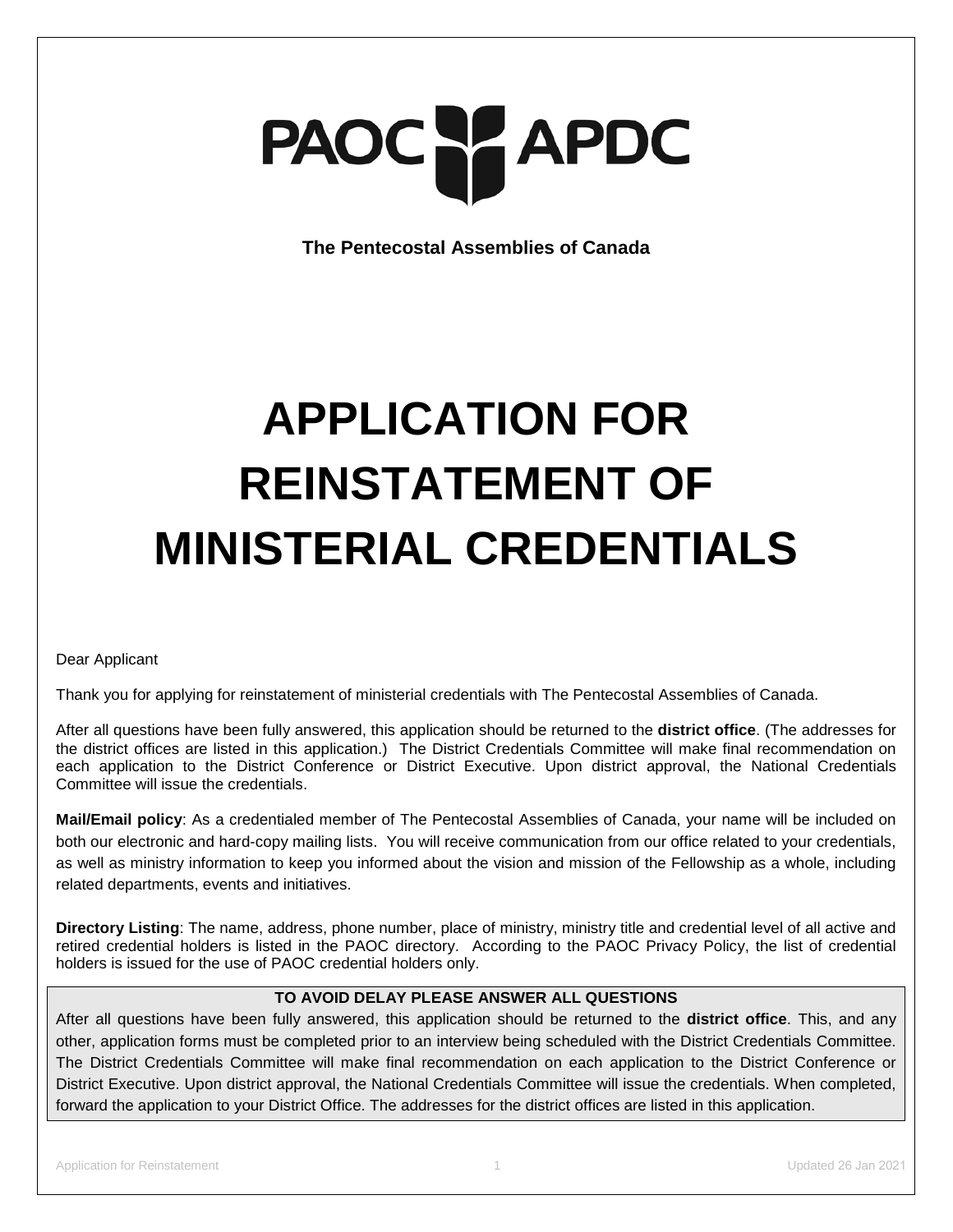# **PAOC DISTRICT AND BRANCH OFFICES**

**Please send to the attention of "Clergy Records" in the appropriate District / Branch Office below.**

# **BRITISH COLUMBIA & YUKON DISTRICT**

20411 Douglas Crescent Langley, British Columbia V3A 4B6 Phone: (604) 533-2232 Fax: (604) 533-5405 E-mail: [office@bc.paoc.org](mailto:office@bc.paoc.org)

# **ALBERTA & NORTHWEST TERRITORIES DISTRICT**

12140 - 103 Street NW Edmonton, Alberta T5G 2J9 Phone: (780) 426-0018 Fax: (780) 420-1318 E-mail: [credential@abnwt.c](mailto:credential@abnwt.)om

# **SASKATCHEWAN DISTRICT**

Fax: (306) 683-3699 604 Webster Street Saskatoon, Saskatchewan S7N 3P9 Phone: (306) 683-4646 E-mail: [paocsk@sasktel.net](mailto:paocsk@sasktel.net)

# **MANITOBA & NORTHWESTERN ONTARIO DISTRICT**

Fax: (204) 940-1009 187 Henlow Bay Winnipeg, Manitoba R3Y 1G4 Phone: (204) 940-1000 E-mail: lori[@paoc.net](mailto:ruth@paoc.net) 

# **WESTERN ONTARIO DISTRICT**

Fax: (905) 637-7558 3214 South Service Road Burlington, Ontario L7N 3J2 Phone: (905) 637-5566 E-mail: credentials[@wodistrict.org](mailto:reception@wodistrict.org)

# **EASTERN ONTARIO DISTRICT**

Box 337; 9421 County Rd #2 Cobourg, Ontario K9A 4K8 Phone: (905) 373-7374 Fax: (905) 373-1911 E-mail: [info@eod.paoc.org](mailto:info@eod.paoc.org) 

# **QUEBEC DISTRICT**

839 rue La Salle Longueuil QC J4K 3G6 Phone: (450) 442-2732 Fax: (450) 442-3818 E-mail: [info@dq.paoc.org](mailto:info@dq.paoc.org)

# **MARITIME DISTRICT**

Box 1184; 72 Golf Street Truro, Nova Scotia B2N 5H1 Phone: (902) 895-4212 Fax: (902) 897-0705 E-mail: [info@maritimepaoc.org](mailto:info@maritimepaoc.org)

# **SLAVIC CONFERENCE**

118 Ninth St Toronto, Ontario M8W 3E4 Phone: (905) 242-5982 Email: [muravskipaoc@](mailto:muravskipaoc@rogers.com)hotmail.com

# **FINNISH CONFERENCE**

2570 Bayview Avenue Toronto ON M2L 1B3 Phone: (416) 222-2291

# **FINAL CHECK LIST**

☐ Application form (completed and signed) including Passport Photo (attached).

☐ Police record check (including the Vulnerable Sector Search) within the last year (original enclosed).

☐ Letter of reference requested from District Superintendent or other District Officer.

☐ Confirmation of Ministry Appointment form (enclosed).

☐ Signature of applicant on ministerial code of ethics (page. 7).

☐ Fee of \$100.00 (enclosed) \*\*Note: **\$25 is non-refundable** should application be refused.

 $\Box$  If applicable, the Divorced and Remarried Application requested from the District Office.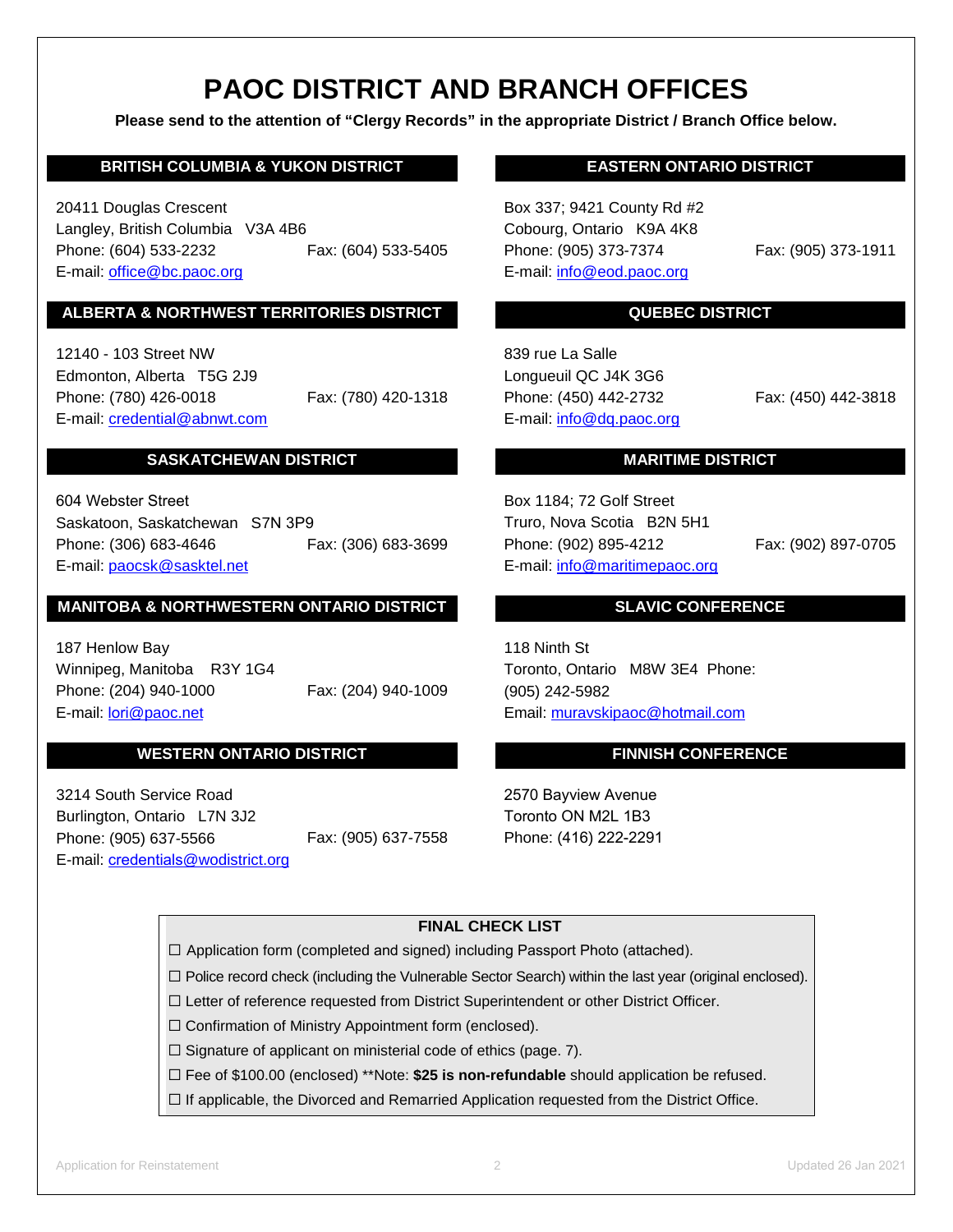# **APPLICATION FOR REINSTATEMENT OF MINISTERIAL CREDENTIALS**

*Please PRINT all responses***.** 

# **1. CREDENTIAL INFORMATION**

|    | d) Date of non-renewing the ministerial credential: National Communication of the control of the control of the control of the control of the control of the control of the control of the control of the control of the contr |                                                                                         |               |              |  |
|----|--------------------------------------------------------------------------------------------------------------------------------------------------------------------------------------------------------------------------------|-----------------------------------------------------------------------------------------|---------------|--------------|--|
|    | e) Indicate the credential for which you are applying to be reinstated:<br>Ordained<br>$\Box$ Licensed Minister $\Box$ Recognition of Ministry $\Box$ Ministry Related<br>$\Box$                                               |                                                                                         |               |              |  |
| 2. | <b>GENERAL INFORMATION</b>                                                                                                                                                                                                     |                                                                                         |               |              |  |
|    |                                                                                                                                                                                                                                |                                                                                         |               |              |  |
| b) | First                                                                                                                                                                                                                          | Initial                                                                                 |               | Last         |  |
|    | Gender: $\Box$ M $\Box$ F                                                                                                                                                                                                      |                                                                                         |               |              |  |
| C) |                                                                                                                                                                                                                                |                                                                                         |               |              |  |
|    |                                                                                                                                                                                                                                | ${\sf Work} \  \  \, (\,\_\_\_\_)\,\_\_\_\_\_\_$                                        |               |              |  |
|    | Province: Province: Postal Code: Province:                                                                                                                                                                                     | Cell<br>$(\begin{array}{c} \begin{array}{c} \begin{array}{c} \end{array}\\ \end{array}$ |               |              |  |
|    | Day<br>Month<br>Year                                                                                                                                                                                                           |                                                                                         |               |              |  |
| e) |                                                                                                                                                                                                                                | Province and Country: _______________________                                           |               |              |  |
|    |                                                                                                                                                                                                                                |                                                                                         |               |              |  |
| 3. | APPLICANT'S CURRENT MARITAL STATUS (Indicate all categories that apply)                                                                                                                                                        |                                                                                         |               |              |  |
| a) | <b>Applicant's Current Marital Status</b>                                                                                                                                                                                      |                                                                                         |               |              |  |
|    | $\Box$ Single<br>$\Box$ Married<br>$\Box$ Widow/Widower<br>$\Box$ Divorced                                                                                                                                                     | $\Box$ Remarried                                                                        |               |              |  |
|    |                                                                                                                                                                                                                                |                                                                                         |               |              |  |
|    | b) If currently married, please complete the following:                                                                                                                                                                        |                                                                                         |               |              |  |
|    | Date of Marriage: (M/D/Y):                                                                                                                                                                                                     | <b>Place of Marriage:</b>                                                               |               |              |  |
|    | Day<br>Year<br>Month                                                                                                                                                                                                           |                                                                                         |               |              |  |
| C) | Are you married or engaged to someone who is divorced?                                                                                                                                                                         |                                                                                         | $\Box$ Yes    | $\Box$ No    |  |
| d) | If you are divorced and remarried, is your former spouse living?                                                                                                                                                               |                                                                                         |               | $\Box$ No    |  |
| e) | If you are divorced and remarried, is the former spouse of your current spouse living?                                                                                                                                         |                                                                                         | $\square$ Yes | $\square$ No |  |
|    | If you answered "yes" to any of the preceding three (3) questions, please be sure to complete the form entitled<br>"Divorce and Remarriage Credential Application" in its entirety.                                            |                                                                                         |               |              |  |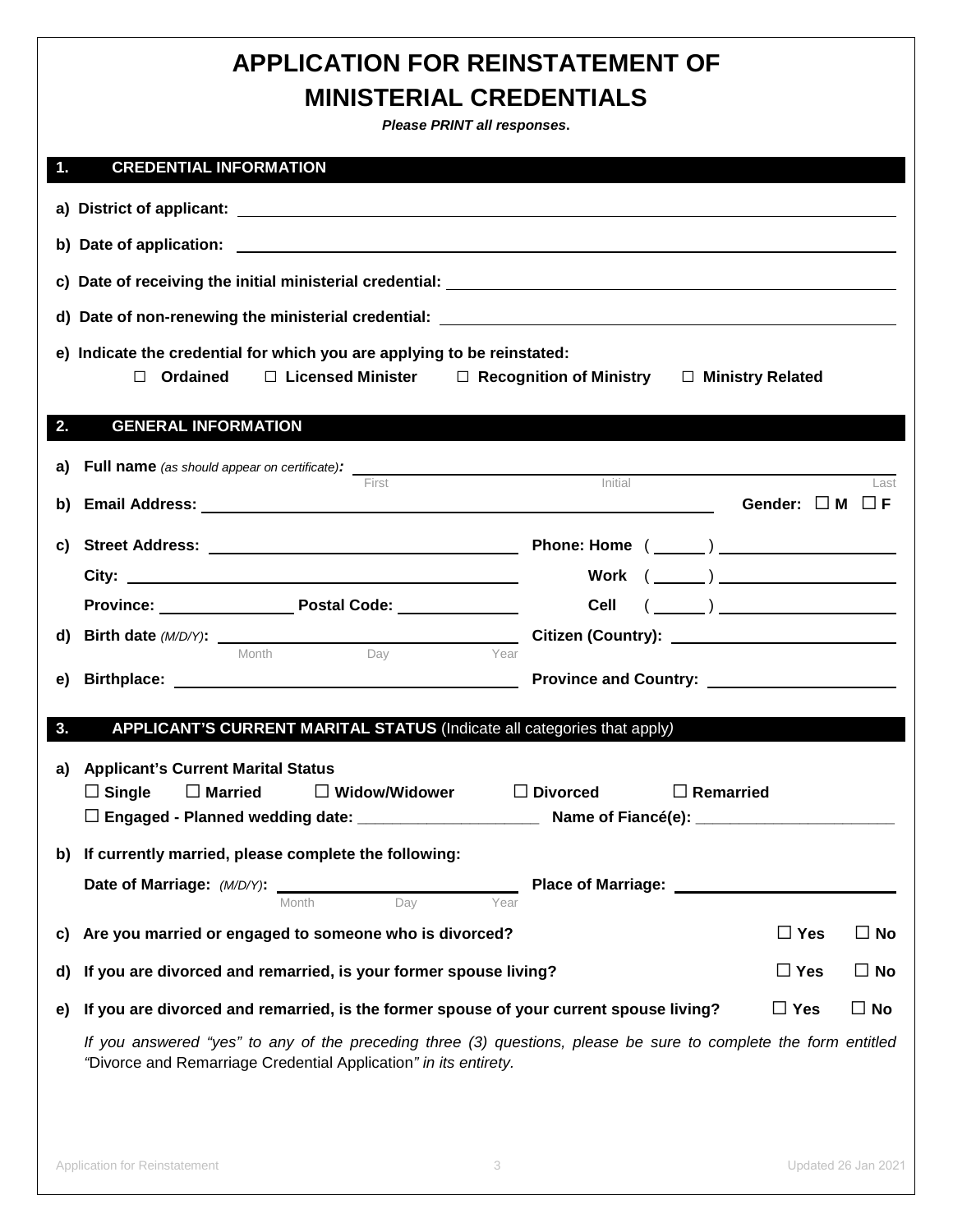| 4.<br><b>CURRENT SPOUSE</b> (Indicate all categories that apply)                                                         |                  |              |                          |      |                                                    |
|--------------------------------------------------------------------------------------------------------------------------|------------------|--------------|--------------------------|------|----------------------------------------------------|
| I, hereby, give permission for my personal information to be shared on my spouse's Ministerial Credential                |                  |              |                          |      |                                                    |
| <b>Application with PAOC.</b>                                                                                            |                  |              |                          |      |                                                    |
|                                                                                                                          |                  |              |                          |      |                                                    |
|                                                                                                                          | First            |              | Initial                  |      | Last                                               |
|                                                                                                                          |                  |              |                          |      |                                                    |
| C)                                                                                                                       |                  |              |                          |      |                                                    |
| <b>Birth date (M/D/Y):</b> Month Day                                                                                     |                  | Year         |                          |      |                                                    |
| <b>HOME LIFE</b><br>5.                                                                                                   |                  |              |                          |      |                                                    |
| Which of the following are a part of your personal/family life?<br>a)                                                    |                  |              |                          |      |                                                    |
| Devotions/Bible reading $\square$ Prayer at meals                                                                        |                  |              | $\Box$ Infrequent prayer |      |                                                    |
| Bedtime prayer $\Box$ Crisis prayer<br>⊔                                                                                 |                  |              | $\Box$ No prayer         |      |                                                    |
| b) Write a short statement about your views on the raising of children including their discipline:                       |                  |              |                          |      |                                                    |
| If applicable, include the following information regarding your child(ren) (attach additional pages as needed):<br>C)    |                  |              | Date of Birth            |      |                                                    |
| <b>Child's Name</b>                                                                                                      |                  | <b>Month</b> | <b>Day</b>               | Year | <b>Male/Female</b>                                 |
|                                                                                                                          |                  |              |                          |      |                                                    |
|                                                                                                                          |                  |              |                          |      |                                                    |
|                                                                                                                          |                  |              |                          |      |                                                    |
|                                                                                                                          |                  |              |                          |      |                                                    |
|                                                                                                                          |                  |              |                          |      |                                                    |
| <b>CURRENT CHURCH / MINISTRY INVOLVEMENT</b><br>6.                                                                       |                  |              |                          |      |                                                    |
| Do you have a constitutionally qualifying appointment in ministry as outlined in By-Law 10.2? $\Box$ Yes $\Box$ No<br>a) |                  |              |                          |      |                                                    |
| If yes, complete section below:                                                                                          |                  |              |                          |      |                                                    |
| i)                                                                                                                       |                  |              |                          |      |                                                    |
|                                                                                                                          |                  |              |                          |      |                                                    |
|                                                                                                                          |                  |              |                          |      |                                                    |
| Full time $\Box$ Part time                                                                                               | $\Box$ Volunteer |              |                          |      | Hours per week in ministry _______________________ |
|                                                                                                                          |                  |              |                          |      |                                                    |
|                                                                                                                          |                  |              |                          |      |                                                    |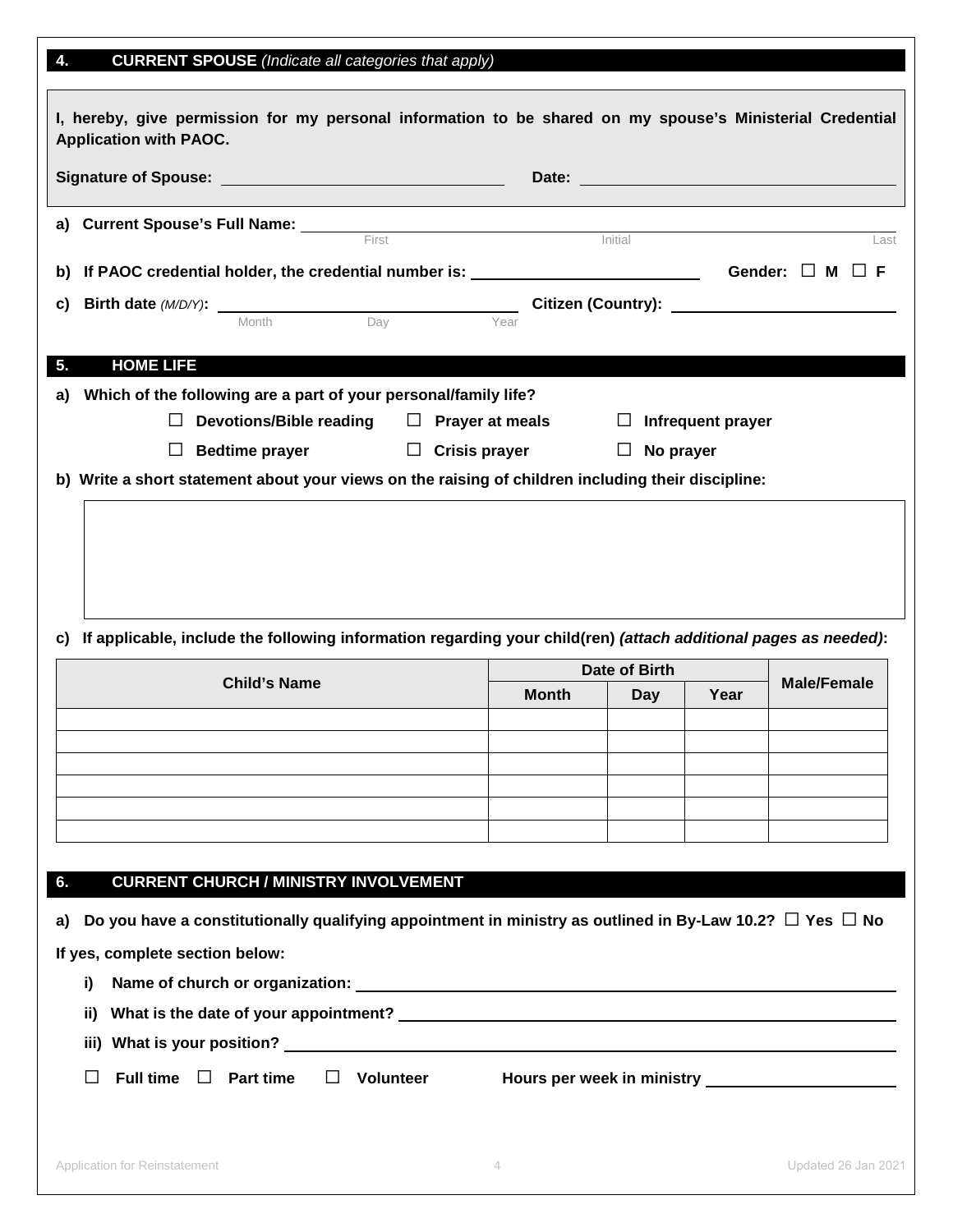**iv) Describe your ministry role and function in your current position or provide job description:**

# **7. FELLOWSHIP LOYALTIES**

| a) | Do you understand and agree to be abide by the provisions of the current version of the General Constitution                                                                                                                |        |            |        |           |
|----|-----------------------------------------------------------------------------------------------------------------------------------------------------------------------------------------------------------------------------|--------|------------|--------|-----------|
|    | and By-Laws of PAOC?                                                                                                                                                                                                        | $\Box$ | <b>Yes</b> | $\Box$ | No        |
| b) | Do you personally subscribe to the Statement of Fundamental and Essential Truths, as contained in the                                                                                                                       |        |            |        |           |
|    | <b>General Constitution and By-Laws?</b>                                                                                                                                                                                    |        | <b>Yes</b> | $\Box$ | <b>No</b> |
| C) | Do you not only believe the Statement of Fundamental and Essential Truths, but will you publicly proclaim its                                                                                                               |        |            |        |           |
|    | truths from the pulpit?                                                                                                                                                                                                     | $\Box$ | Yes        | $\Box$ | No        |
| d) | Do you agree to abide by the Ministerial Code of Ethics?                                                                                                                                                                    |        | <b>Yes</b> | $\Box$ | <b>No</b> |
| e) | Are you willing to cooperate with the financial plans of the general and district conferences and support the                                                                                                               |        |            |        |           |
|    | fellowship in all policies and purposes, personally, and in your church which require united effort for the                                                                                                                 |        |            |        |           |
|    | spread of the gospel at home and overseas?                                                                                                                                                                                  |        | <b>Yes</b> | $\Box$ | <b>No</b> |
| f) | Will you be faithful to the sacred trust of the ministry by diligence, by uprightness in business matters, by<br>ministerial ethics and courtesy, by self-sacrifice, by purity, by avoiding the very appearance of evil, by |        |            |        |           |
|    | cherishing the anointing of the Holy Spirit?                                                                                                                                                                                |        | Yes        | $\Box$ | No.       |
| g) | If at any time you should adopt any views which may, in any way, be contrary to the teaching held by PAOC,<br>before advancing the same, either privately or publicly, will you first take the matter up with your district |        |            |        |           |
|    | superintendent or the district executive?                                                                                                                                                                                   |        | <b>Yes</b> | $\Box$ | No        |
| h) | If, in the event of such differing views, a satisfactory understanding cannot be reached, will you voluntarily                                                                                                              |        |            |        |           |
|    | surrender your credentials with PAOC and quietly withdraw in order to prevent divisions within the                                                                                                                          |        |            |        |           |
|    | Fellowship and its churches?                                                                                                                                                                                                |        | <b>Yes</b> | $\Box$ | No        |

# **8. PERSONAL INTEGRITY**

- **a) Reflecting on By-Law 10.6.2, is there anything in your past, which if made public, could negatively impact your witness and influence for Christ?** ☐ **Yes** ☐ **No**
- **b) Do you understand that a credential holder will be subject to discipline in the event that offenses have been committed for which criminal charges have been laid?** ☐ **Yes** ☐ **No**
- **c) Have you ever engaged in conduct which could result in legal charges being laid against you (e.g. child abuse)?** ☐ **Yes** ☐ **No**

# **9. POLICE RECORD CHECK** *(Original copy, with Vulnerable Sector Search completed, must be attached)*

**Date Conducted** (must be within the last 12 months)**:**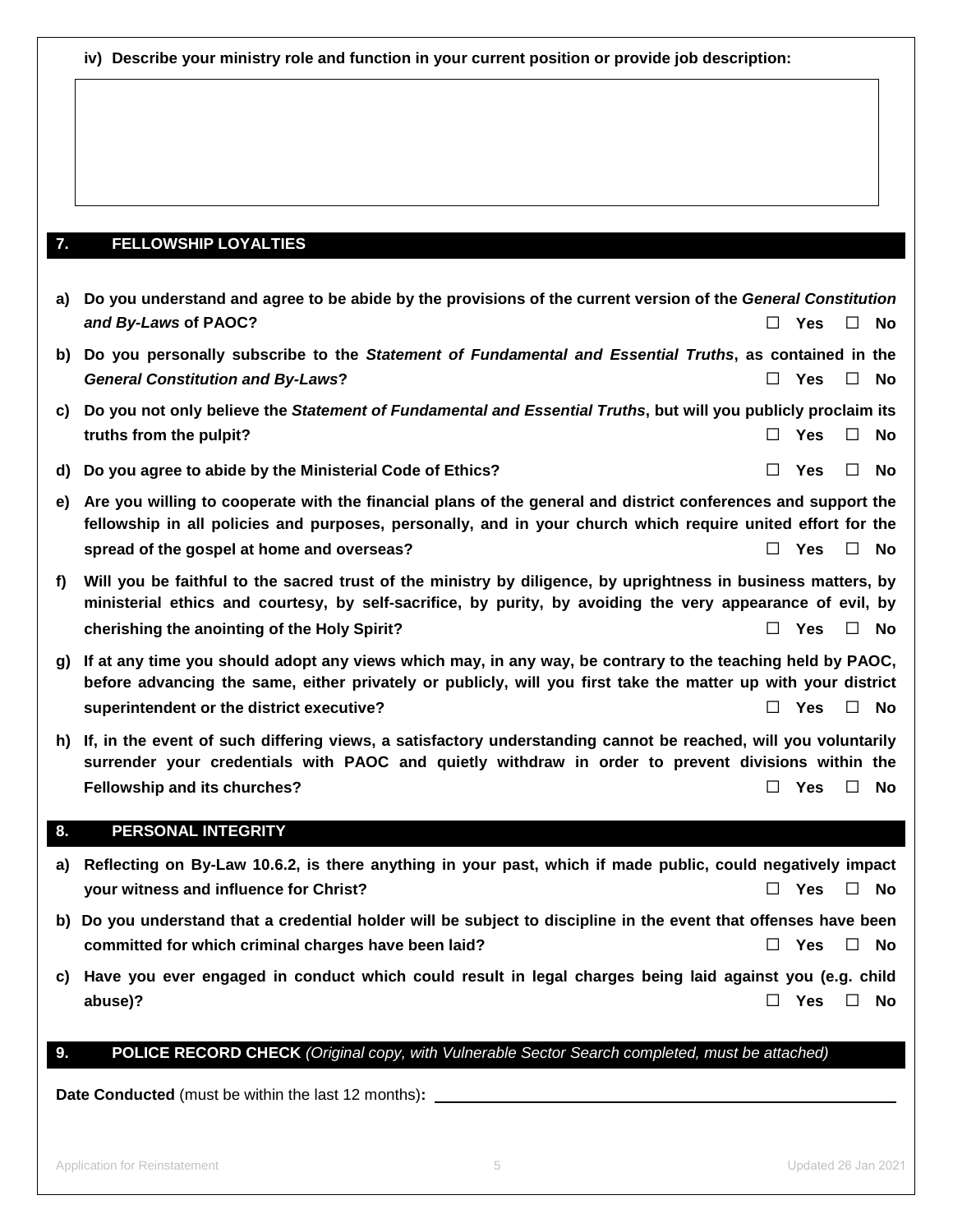# **10. LETTER OF REFERENCE**

|                 | <b>Name</b>           |                 |                    |  |
|-----------------|-----------------------|-----------------|--------------------|--|
| <b>District</b> | <b>Street Address</b> |                 |                    |  |
| <b>Official</b> | <b>City</b>           | <b>Province</b> | <b>Postal Code</b> |  |
|                 | Phone                 | <b>Email</b>    |                    |  |

| Former          | <b>Name</b>           |                 |                    |
|-----------------|-----------------------|-----------------|--------------------|
| Denomination or | <b>Street Address</b> |                 |                    |
| Organization    | City                  | <b>Province</b> | <b>Postal Code</b> |
| Leader          | <b>Phone</b>          | <b>Email</b>    |                    |

# **11. WAIVER**

# **SPOUSAL WAIVER**

I declare that to the best of my knowledge the information provided in this application is correct and true, and further, recognizing that the information on the Credential Reference Forms remains confidential between the referee and Credentials Committee of PAOC, I, the undersigned, hereby voluntarily waive any right or privilege to inspect or challenge the content expressed by the referees whose names are provided on this Application for Ministerial Credentials.

**Signature of Spouse Date**

# **APPLICANT'S WAIVER**

Recognizing that the information on Credential Reference Forms remains confidential between the referee and the Credentials Committee of PAOC, I, the undersigned, hereby voluntarily waive any right or privilege to inspect or challenge the content expressed by those whose names I provide.

I declare that to the best of my knowledge all of the foregoing information is correct and true, and further agree to abide by the commitments made in this application.

Further, I hereby give my consent to PAOC to use and retain all personal information contained in the credential application, reference letters or forms completed on my behalf, and any other information necessary to obtain credentials.

I agree that, if my application is successful, all personal information provided as part of the credential process will become part of the permanent records of PAOC (It is our practice to destroy incomplete or unsuccessful applications after two years).

I understand and agree that, if my application is successful, I will receive electronic and hard-copy communication from PAOC and my district office.

**Signature of Applicant Community Community Community Community Community Community Community Community Community**